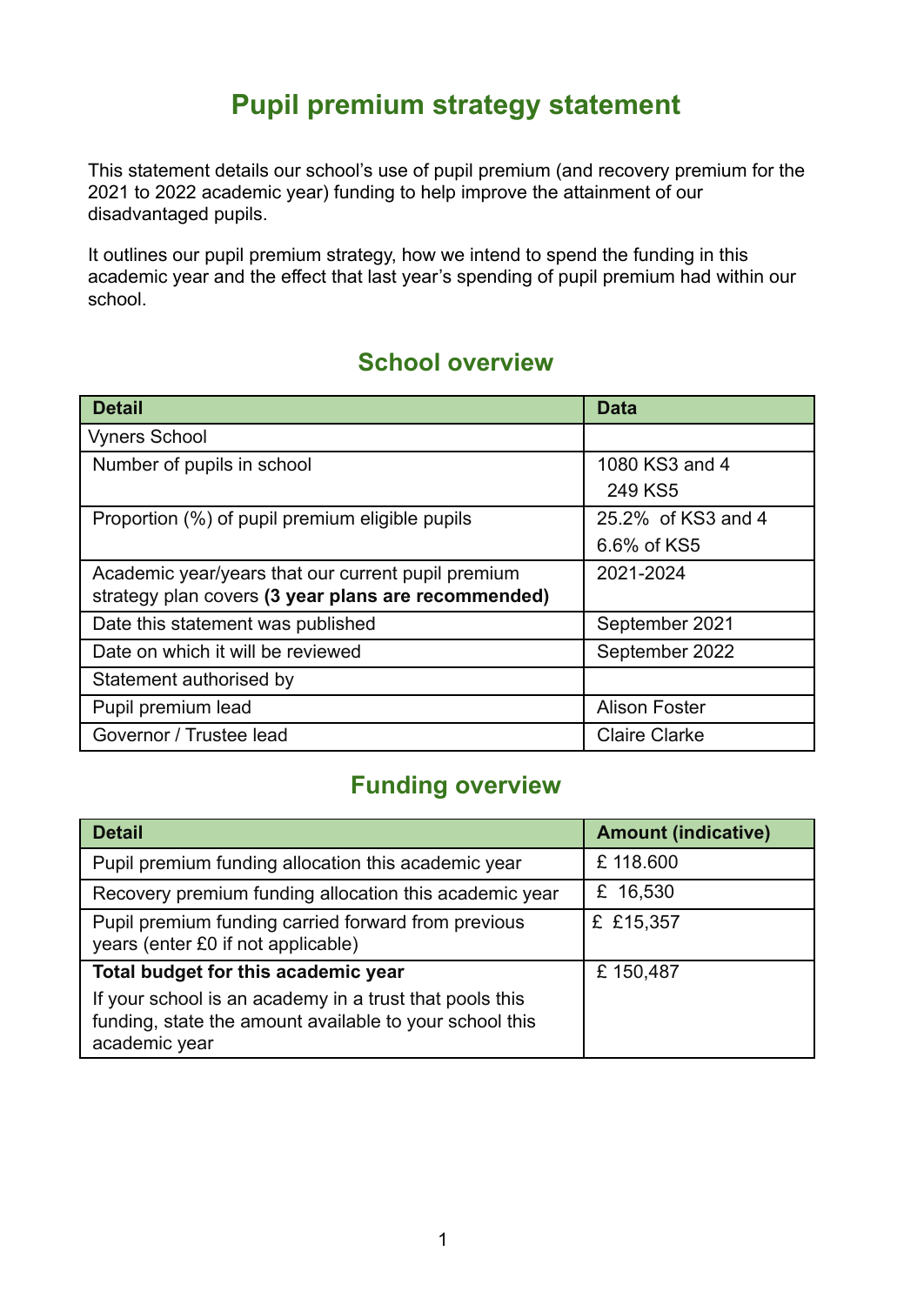# **Part A: Pupil premium strategy plan**

# **Statement of intent**

*At Vyners School we recognise that not all students who receive free school meals or who are in receipt of Service Pu[pil Premium are disadvantaged and that some students who are disadvantaged/vulnerable are not registered or do not qualify for free school meals. We therefore allocate the Pupil Premium funding to support any student or group of students who are vulnerable or who are identified as a priority by the school's tracking processes and pastoral systems.*

*We believe that the teaching and learning is the most important driver in the development of our students and that our commitment to the professional development of our staff is the reason why students achieve and attain well. We know that students, at times, require additional support to acquire skills and knowledge and make a preferential option to ensure that additional support is targeted on a needs basis. We recognise that there are further barriers to students' engagement in learning and work to ensure that they attend school and engage in co-curricular activity and the Learning Journey.*

*Our Intent is not simply on narrowing the gap between those who are economically advantaged and those who are not. We are determined to ensure that all students, regardless of background or prior attainment, have the qualifications and attributes necessary to succeed. We use the mantra of unreasonable ambition and ensure equity of opportunity so that all students are prepared for life beyond school and measure our success on what they are doing in the years after they leave Vyners.*

# **Challenges**

This details the key challenges to achievement that we have identified among our disadvantaged pupils.

| <b>Challenge</b><br>number | <b>Detail of challenge</b>                                                                                                                                                                                       |
|----------------------------|------------------------------------------------------------------------------------------------------------------------------------------------------------------------------------------------------------------|
|                            | Low levels of literacy including vocabulary, in particular reading, upon entry to<br>the school impact on accessibility to the KS3 and 4 curriculum.                                                             |
| າ                          | Low aspirations and expectations that impact on points of transition; option<br>taking and post 16 progression further widen the attainment gap between pupil<br>premium students and non pupil premium students |
|                            | Attendance – the gap between the attendance of pupil premium students and<br>non-pupil premium students remains.                                                                                                 |
|                            | Opportunities for and engagement in activities that raise cultural capital                                                                                                                                       |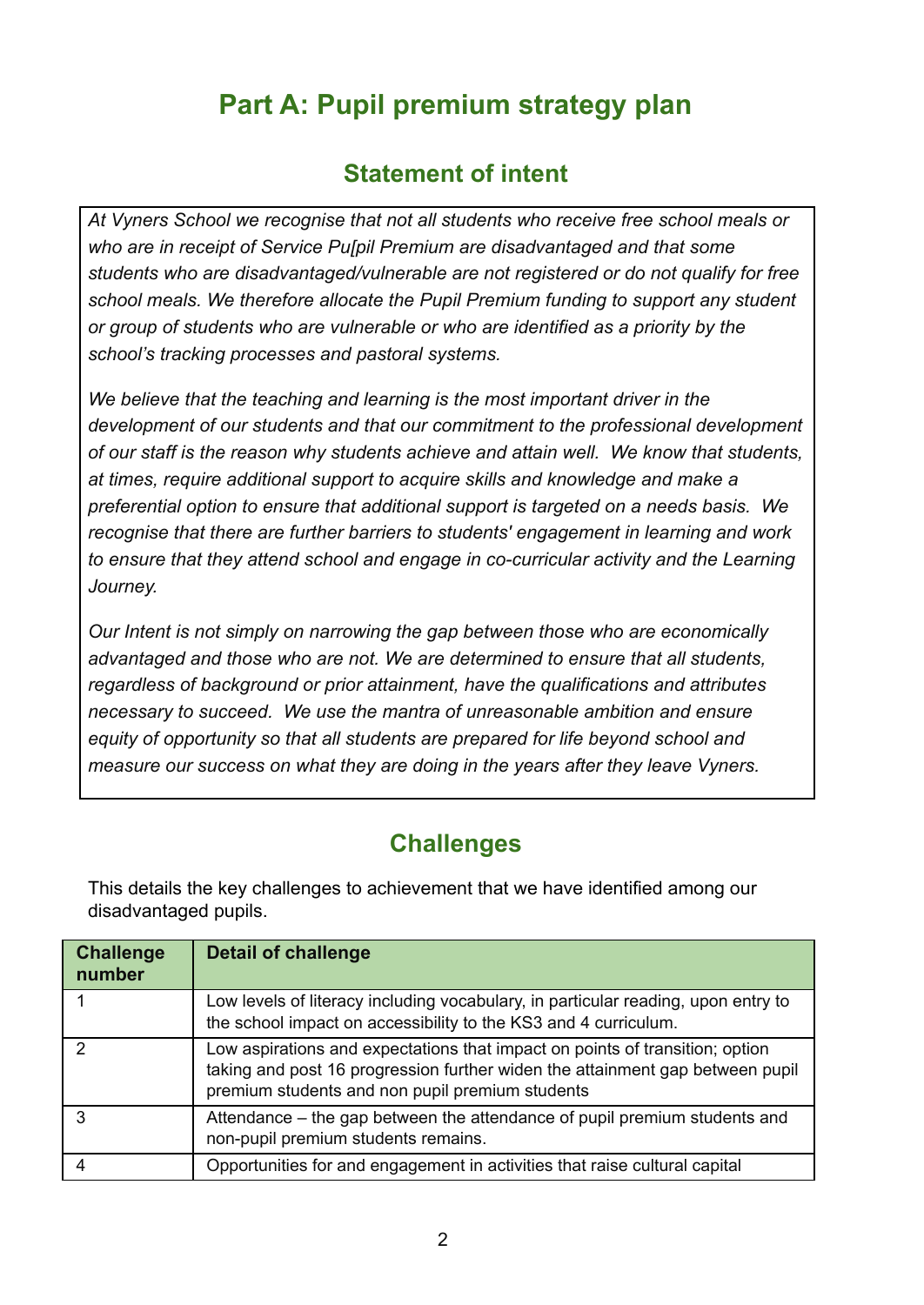# **Intended outcomes**

This explains the outcomes we are aiming for **by the end of our current strategy plan**, and how we will measure whether they have been achieved.

| <b>Intended outcome</b>                         | <b>Success criteria</b>                    |
|-------------------------------------------------|--------------------------------------------|
| Students in receipt of the pupil premium are    | Students are about to deduce and infer     |
| word rich and are able to access texts          | from a range of texts at all Key Stages.   |
| commensurate with KS3, 4 and 5.                 | They are word rich and articulate.         |
| Students in receipt of the pupil premium have   | There is no within school variation of     |
| a range of choices at transition points         | student outcomes. Numbers of students      |
| because they have followed a broad and          | in receipt of the Bursary Funding increase |
| balanced curriculum and are equipped for the    | because of improvements in student         |
| next stage.                                     | outcomes                                   |
| Students in receipt of the pupil premium do     | Pupil premium attendance data at least     |
| not have gaps in their learning caused by       | measures the attendance data of non        |
| absences from school                            | pupil premium students in the school       |
| Students in receipt of the pupil premium have   | Students have engaged in opportunities     |
| have opportunities to engage in activities that | that have broadened their cultural         |
| broaden their cultural capital                  | awareness. They are articulate, aware of   |
|                                                 | themselves in different social contexts    |
|                                                 | and access higher education                |

# **Activity in this academic year**

This details how we intend to spend our pupil premium (and recovery premium funding) **this academic year** to address the challenges listed above.

# **Teaching**

#### **Budgeted cost: £66,652**

| <b>Activity</b>                        | <b>Evidence that supports this</b><br>approach                                                                                                                                                                                                                                                                                                                                  | <b>Challenge</b><br>number(s)<br>addressed |
|----------------------------------------|---------------------------------------------------------------------------------------------------------------------------------------------------------------------------------------------------------------------------------------------------------------------------------------------------------------------------------------------------------------------------------|--------------------------------------------|
| Professional<br>Development<br>£7313   | High-quality PD for teachers has a<br>significant effect on pupils' learning<br>outcomes. PD programmes have the<br>potential to close the gap between<br>beginner and more experienced<br>teachers. Evidence suggests that quality<br>PD has a greater effect on pupil<br>attainment than other interventions<br>schools may consider. The Education<br>Policy Institute, 2020 | 1,2,3,4                                    |
| <b>Bedrock Literacy</b><br>Programme - | The Matthew Effect is a term coined by<br>Daniel Rigney in his book of the same                                                                                                                                                                                                                                                                                                 |                                            |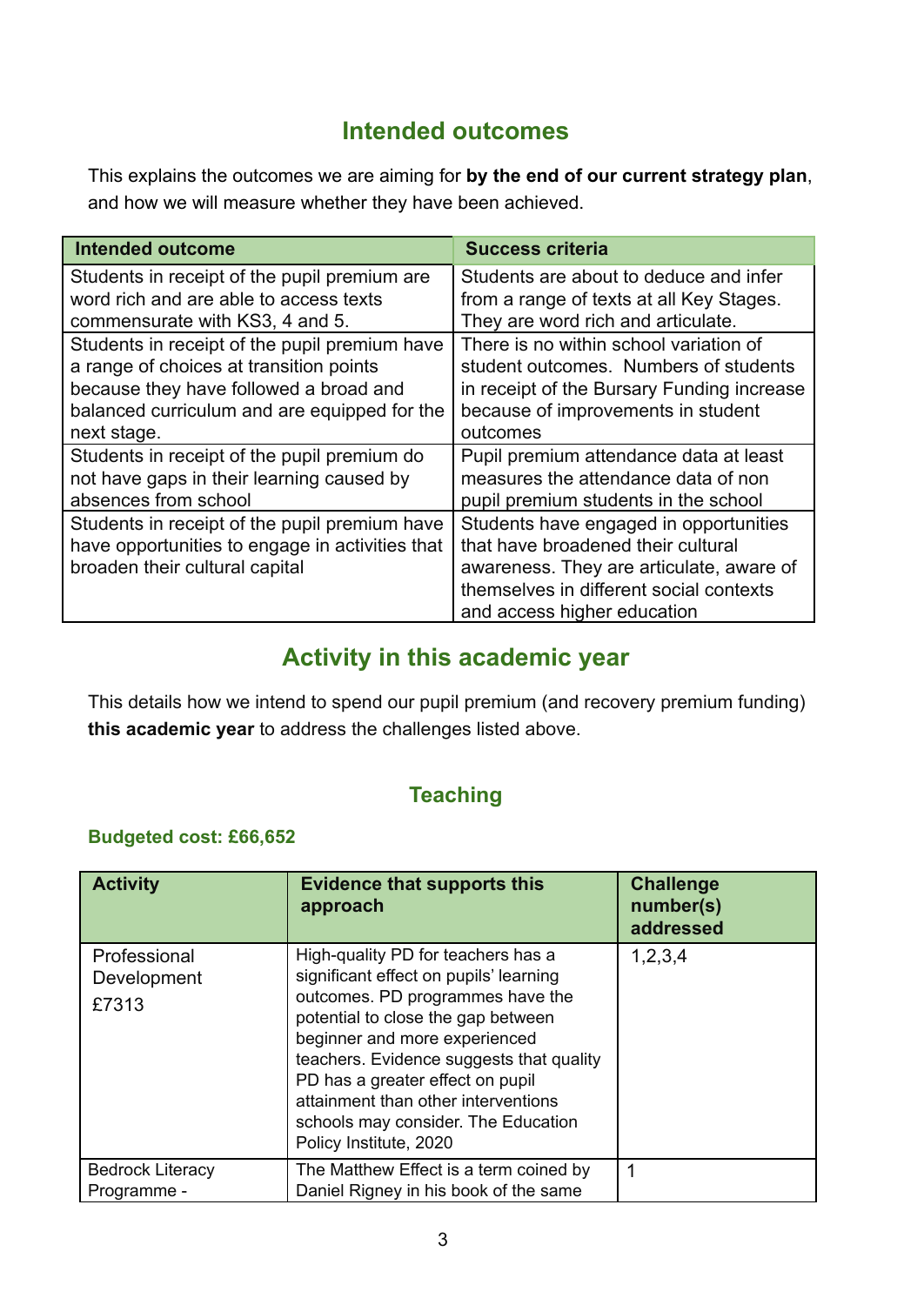| Years 7 and 8                  | name, using a title taken from a passage<br>in the Bible (Matthew 13:12) that |   |
|--------------------------------|-------------------------------------------------------------------------------|---|
|                                |                                                                               |   |
| <b>Bedrock Learning closes</b> | proclaims: "The rich shall get richer and                                     |   |
| language gaps by               | the poor shall get poorer."                                                   |   |
| explicitly teaching            | In the context of academic disadvantage,                                      |   |
| vocabulary in a long-term      | the Matthew Effect suggests that this                                         |   |
| digital programme.             | starts with a vocabulary deficit. By                                          |   |
|                                | learning vocabulary explicitly students                                       |   |
| £8,218                         | embed vocabulary in their long term                                           |   |
|                                | memory using retrieval practices                                              |   |
| <b>Family Liaison Officers</b> | FLOs assist in tackling                                                       | 3 |
| £50,921                        | underachievement by working in                                                |   |
|                                | partnership with families, parents, carers                                    |   |
|                                | and pupils in a school context. The FLO                                       |   |
|                                | aims to enable pupils, particularly the                                       |   |
|                                | most disadvantaged, to have full access                                       |   |
|                                | to educational opportunities and to                                           |   |
|                                | overcome barriers to learning and                                             |   |
|                                | participation. This includes monitoring                                       |   |
|                                | attendance.                                                                   |   |
| <b>Vyners Learning</b>         | In Cultural Literacy (1988), ED Hirsch                                        | 4 |
| Journey and                    | summarises that "to be culturally literate                                    |   |
| Super-Curriculum               | is to possess the basic information                                           |   |
|                                | needed to thrive in the modern world". It                                     |   |
|                                | follows then that teachers, we need to                                        |   |
|                                | ensure that along with teaching the                                           |   |
|                                | content of the curriculum, we are                                             |   |
|                                | enabling students to function as                                              |   |
|                                | well-informed individuals well after they                                     |   |
|                                | leave school                                                                  |   |
|                                |                                                                               |   |

# **Targeted academic support**

### **Budgeted cost: £33,436**

| <b>Activity</b>      | <b>Evidence that supports this</b><br>approach                                      | <b>Challenge</b><br>number(s)<br>addressed |
|----------------------|-------------------------------------------------------------------------------------|--------------------------------------------|
| My Tutor             | The Educational Endowment Foundation<br>research suggests that one to one tuition   | 2                                          |
| 1:1 academic tuition | can prompt on average five additional<br>months of progress. It is noted that it is |                                            |
| £23,436              | an effective strategy for providing<br>targeted support for pupils that are         |                                            |
|                      | identified as having low prior attainment                                           |                                            |
|                      | or are struggling in particular areas.                                              |                                            |
| Small group tuition  | Core curriculum; English, Maths and                                                 | 1,2,3                                      |
| £10,000              | Science. The Educational                                                            |                                            |
|                      | <b>Endowment Foundation research</b>                                                |                                            |
|                      | finds Small group tuition is most likely                                            |                                            |
|                      | to be effective if it is targeted at                                                |                                            |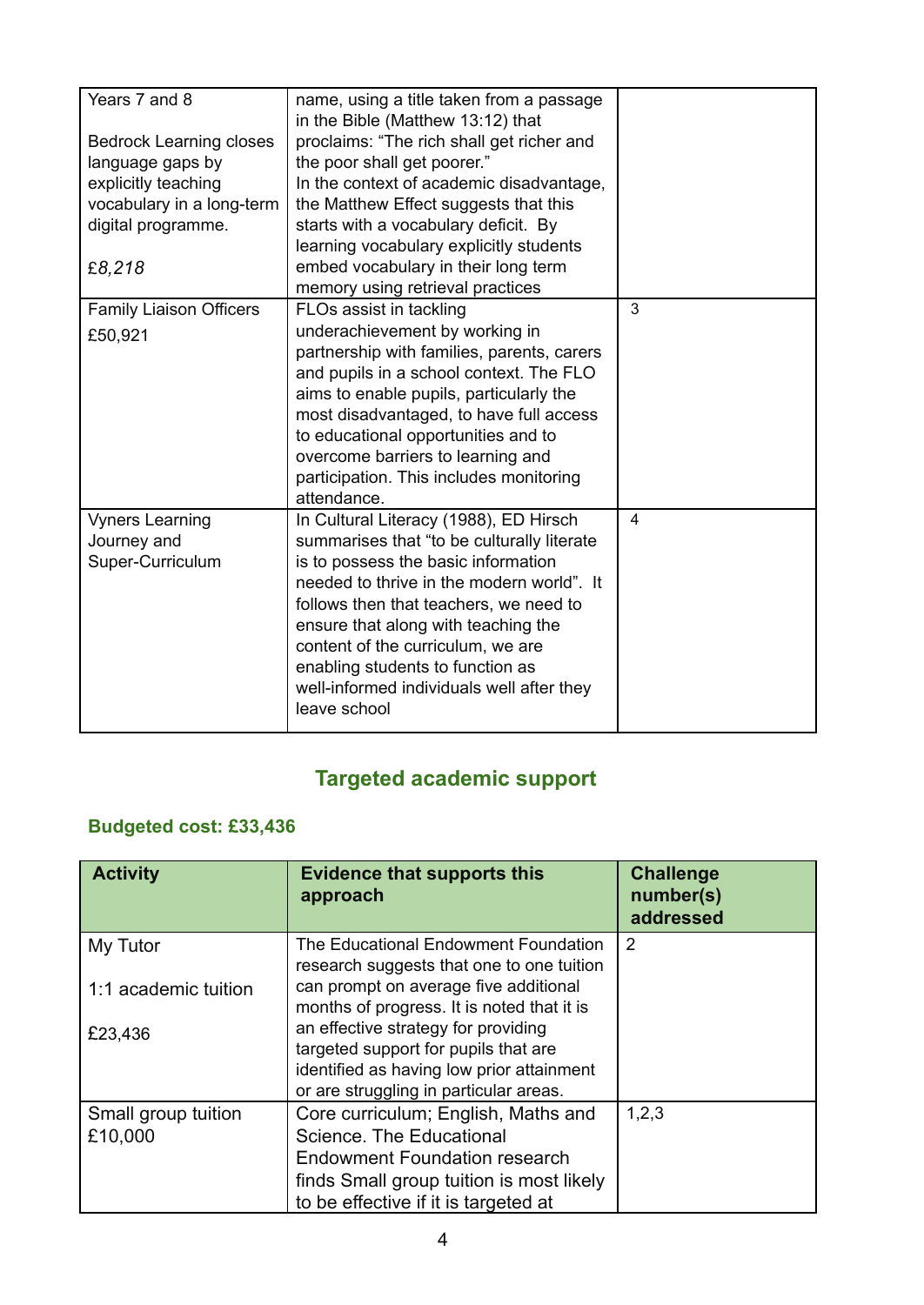| pupils' specific needs. Diagnostic<br>assessment can be used to assess<br>the best way to target support. Tuition<br>runs over a 10 week programme in |  |
|-------------------------------------------------------------------------------------------------------------------------------------------------------|--|
| preparation for transition into Year 11.                                                                                                              |  |

# **Wider strategies**

### **Budgeted cost: £ 35,242**

| <b>Activity</b>          | <b>Evidence that supports this</b>                                            | <b>Challenge</b>       |
|--------------------------|-------------------------------------------------------------------------------|------------------------|
|                          | approach                                                                      | number(s)<br>addressed |
| <b>School Counsellor</b> | Counselling can assist students to                                            | 2,3                    |
| £9,000                   | achieve a greater understanding of<br>themselves and their relationship to    |                        |
|                          | their world, to create a greater                                              |                        |
|                          | awareness and utilisation of their                                            |                        |
|                          | personal resources, to build their                                            |                        |
|                          | resilience, and to support their ability                                      |                        |
|                          | to address problems and pursue                                                |                        |
|                          | meaningful goals.<br>Counselling in schools, a blueprint for                  |                        |
|                          | the future, DfE 2006                                                          |                        |
| Glia Learning            | Understanding of the brain clearly                                            | 2,4                    |
| Mentoring for Year 11    | shows that successfully working                                               |                        |
| students                 | through challenges is greatly                                                 |                        |
|                          | enhanced by understanding, feedback                                           |                        |
| £3,000                   | and encouragement. The combination<br>of these help the individual to push to |                        |
|                          | higher levels of achievement and are                                          |                        |
|                          | key ingredients for developing a 'can                                         |                        |
|                          | do' attitude.                                                                 |                        |
| <b>Chromebook Scheme</b> | <b>Rapid Evidence Assessment from</b>                                         | 1,2,34,                |
| Year 7.                  | the Education Endowment                                                       |                        |
|                          | Foundation, April 2020                                                        |                        |
| £13,242                  | Ensuring access to technology is                                              |                        |
|                          | key, particularly for disadvantaged                                           |                        |
|                          | students and families;<br>Peer interactions can provide                       |                        |
|                          | motivation and improve learning                                               |                        |
|                          | outcomes (e.g., "peer marking and                                             |                        |
|                          | feedback, sharing models of good                                              |                        |
|                          | work," and opportunities for                                                  |                        |
|                          | collaboration and live discussions                                            |                        |
|                          | of content);                                                                  |                        |
|                          | Supporting students to work                                                   |                        |
|                          | independently can improve learning                                            |                        |
|                          | outcomes (e.g., "prompting pupils                                             |                        |
|                          | to reflect on their work or to                                                |                        |
|                          | consider the strategies they will use                                         |                        |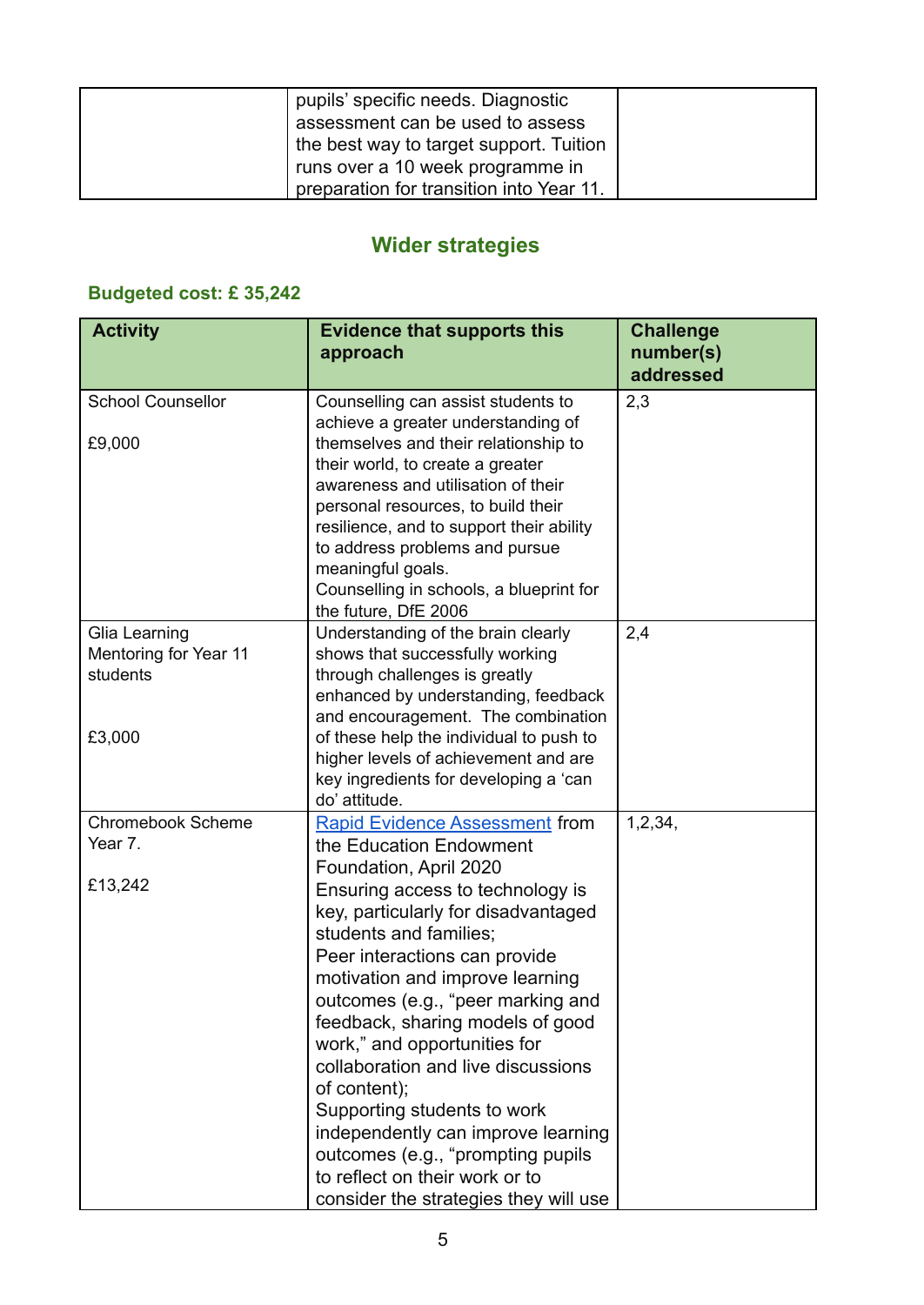|                                                                     | if they get stuck", checklists or daily<br>plans); and<br>Different approaches to remote<br>learning suit different tasks and<br>types of content |  |
|---------------------------------------------------------------------|---------------------------------------------------------------------------------------------------------------------------------------------------|--|
| Uniform, books, school trips<br>including Duke of<br>Edinburgh fund |                                                                                                                                                   |  |
| £10,000                                                             |                                                                                                                                                   |  |

### **Total budgeted cost: £ 135,330**

# **Part B: Review of outcomes in the previous academic year**

# **Pupil premium strategy outcomes**

This details the impact that our pupil premium activity had on pupils in the following academic years 2018-19, 2019-20 and 2020 to 2021 academic year.

During the academic years 2019-20 and 20-21, like all schools, Vyners had to be flexible in order to meet the needs of all students including those in receipt of the pupil premium. The following strategies were embedded during the time when students could not be in school;

Technology, including dongles and 110 Chromebooks, was put in all homes to ensure that individual students could access [remote](https://www.vynersschool.org.uk/attachments/download.asp?file=3374&type=pdf) learning. The school implemented a remote [learning policy](https://www.vynersschool.org.uk/attachments/download.asp?file=3374&type=pdf) that ensured that teaching continued to reflect the school's teaching model. The school was subject to external review during this period and outcomes for students in receipt of the pupil premium remained inline with their peers

*The school has benchmarked its remote education plan against the October 2020 DFE Remote Education Good Practice Guidance. The school has an established interactive platform having been a Google School for many years. This has proved beneficial in linking to applications, for example Loom videos. Similarly, the* school has been able to maintain core aspects of school life online with live daily tutorials and the delivery of *live subject content. Subject Leaders worked with their teams to ensure that the planned remote curriculum remained as true to the curriculum that would have been delivered in school. Teachers use the school's teaching and learning model to ensure that the delivery of domain knowledge and metacognitive practices are evident in remote learning. The school utilised professional development time in the Autumn term 2020* almost exclusively to prepare staff for the delivery of remote learning and in particular the use of technology.

Students in receipt of the pupil premium and other identified students were invited to attend school. A core group of students attended school daily taking part in a mixture of online